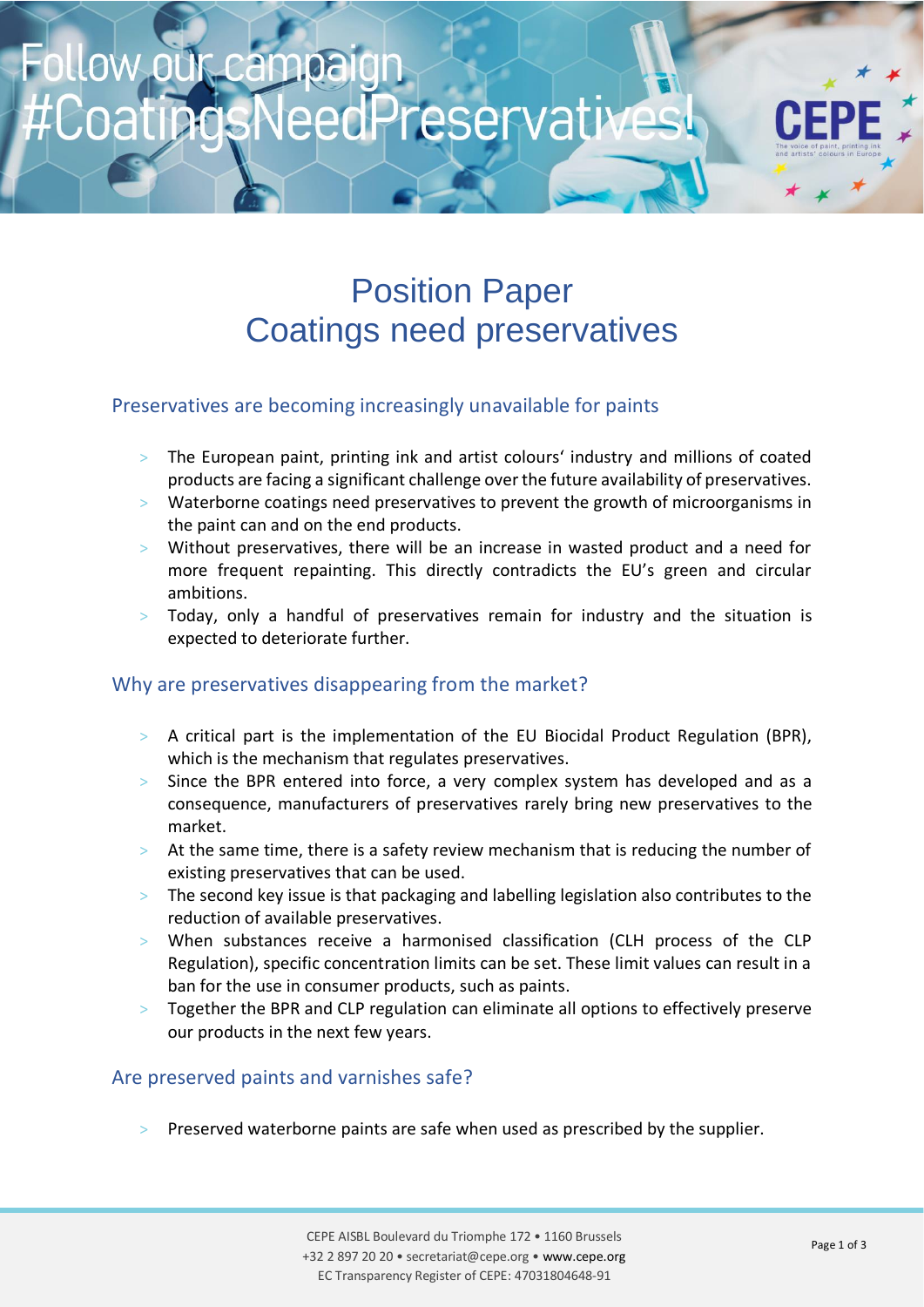# Are there alternative products available?

- > Under the current BPR process, there have been very few new preservatives and we do not see suitable products under development.
- $>$  For specific applications (for example matt indoor paint), certain paints have become available without preservatives.
- > However, these are not without drawbacks. These paints require extra care due to their high pH-levels and have to be manufactured in a very costly, hygienic setting and are not transferable to general applications.

### What can be done?

#### *Short-term suggestions:*

> **Shift to a broader impact assessment for every substance evaluated under the BPR Safety Review Programme**

All remaining alternatives should undergo a joint impact assessment. If the impact assessment discovers no available alternatives, the continued use should be allowed.

> **Risk management measures need to be based on an overall risk assessment instead of a simple alignment with the CLH process.**

The CLH process uses intrinsic hazards, such as skin sensitizing properties, to define concentration limits and require the use of warning labels. However, this does not constitute a safety limit addressing an identified risk. In contrast, the BPR requires an evaluation based on an overall risk assessment and therefore should not be simply aligned with the hazard classification limit of the CLH. Instead, a proper risk assessment needs to be performed to identify appropriate risk management measures.

#### > **Allow risk assessment at the product authorisation stage**

When risk assessment is conducted at product level, the assessment takes a holistic view on the product which is most appropriate. It also prevents artificial limitation as when applied at the earlier substance approval.